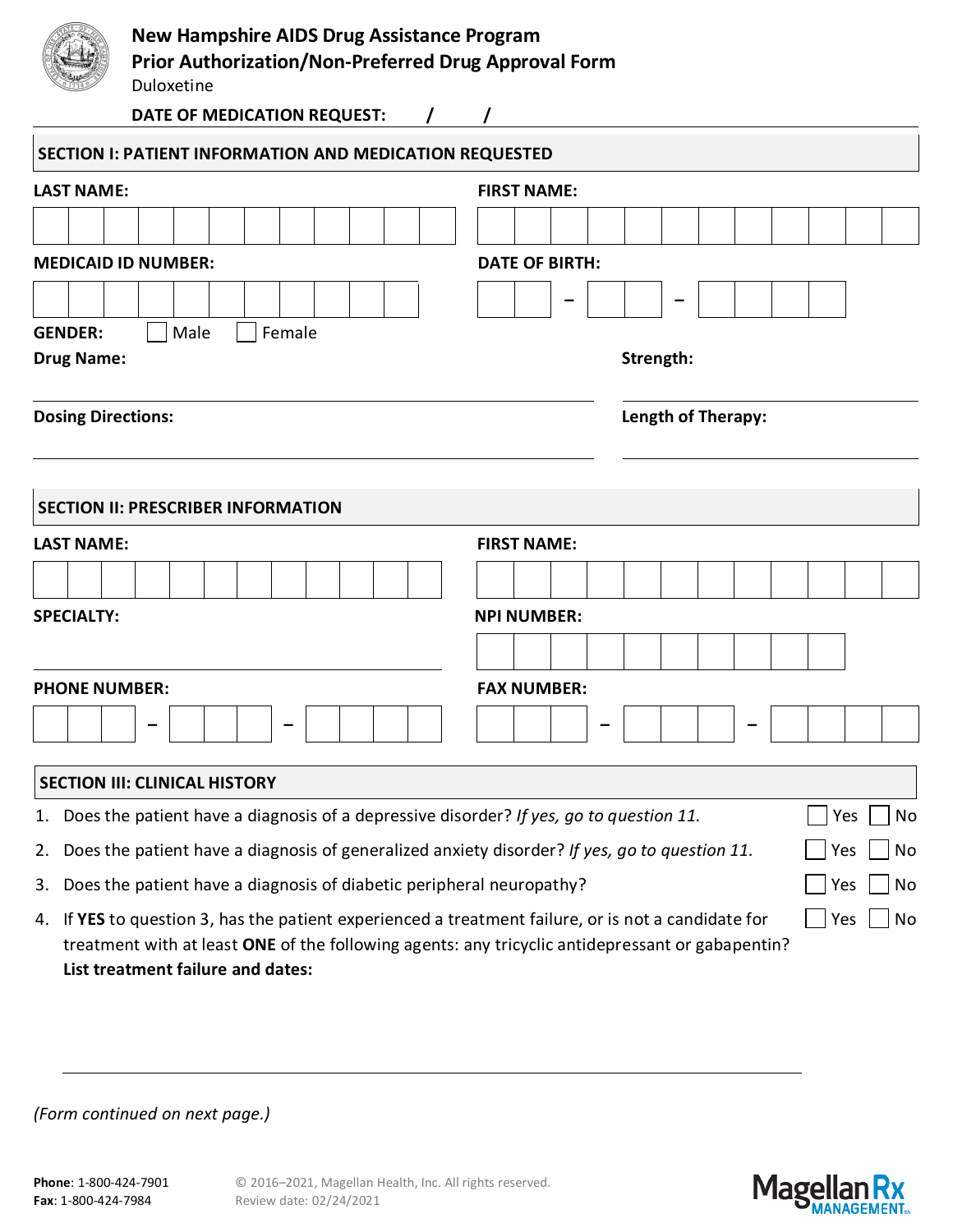|--|

## **New Hampshire AIDS Drug Assistance Program**

**Prior Authorization/Non-Preferred Drug Approval Form**

Duloxetine

**DATE OF MEDICATION REQUEST: / /**

|                                                            | <b>PATIENT LAST NAME:</b>                                                                                                              |                                           |  |  |  |  |  |  |  |  |  |  |  |  |  | <b>PATIENT FIRST NAME:</b>                                  |                                                                         |     |  |                                                                                                                                                                                               |  |  |  |  |  |            |  |           |
|------------------------------------------------------------|----------------------------------------------------------------------------------------------------------------------------------------|-------------------------------------------|--|--|--|--|--|--|--|--|--|--|--|--|--|-------------------------------------------------------------|-------------------------------------------------------------------------|-----|--|-----------------------------------------------------------------------------------------------------------------------------------------------------------------------------------------------|--|--|--|--|--|------------|--|-----------|
|                                                            |                                                                                                                                        |                                           |  |  |  |  |  |  |  |  |  |  |  |  |  |                                                             |                                                                         |     |  |                                                                                                                                                                                               |  |  |  |  |  |            |  |           |
|                                                            |                                                                                                                                        |                                           |  |  |  |  |  |  |  |  |  |  |  |  |  |                                                             |                                                                         |     |  |                                                                                                                                                                                               |  |  |  |  |  |            |  |           |
|                                                            | <b>SECTION III: CLINICAL HISTORY (Continued)</b><br>5. Does the patient have a diagnosis of fibromyalgia? If yes, go to questions 6-9. |                                           |  |  |  |  |  |  |  |  |  |  |  |  |  |                                                             | Yes                                                                     |     |  |                                                                                                                                                                                               |  |  |  |  |  |            |  |           |
| 6.                                                         | Has widespread pain been present for at least 3 months?                                                                                |                                           |  |  |  |  |  |  |  |  |  |  |  |  |  |                                                             |                                                                         | Yes |  | No<br>No                                                                                                                                                                                      |  |  |  |  |  |            |  |           |
|                                                            | Is pain present in at least 11 out of the 18 specific tender points (according to ACR guidelines)?                                     |                                           |  |  |  |  |  |  |  |  |  |  |  |  |  |                                                             |                                                                         |     |  |                                                                                                                                                                                               |  |  |  |  |  |            |  |           |
| 7.                                                         |                                                                                                                                        |                                           |  |  |  |  |  |  |  |  |  |  |  |  |  |                                                             |                                                                         |     |  |                                                                                                                                                                                               |  |  |  |  |  | Yes        |  | No        |
|                                                            |                                                                                                                                        | needed, please use another page.          |  |  |  |  |  |  |  |  |  |  |  |  |  |                                                             |                                                                         |     |  | 8. Please describe any physical fitness interventions that have been done. If additional space is                                                                                             |  |  |  |  |  |            |  |           |
|                                                            |                                                                                                                                        |                                           |  |  |  |  |  |  |  |  |  |  |  |  |  |                                                             |                                                                         |     |  |                                                                                                                                                                                               |  |  |  |  |  |            |  |           |
|                                                            |                                                                                                                                        |                                           |  |  |  |  |  |  |  |  |  |  |  |  |  |                                                             |                                                                         |     |  |                                                                                                                                                                                               |  |  |  |  |  |            |  |           |
| 9.                                                         |                                                                                                                                        |                                           |  |  |  |  |  |  |  |  |  |  |  |  |  |                                                             |                                                                         |     |  | Is the patient $\geq$ 18 years of age and has the patient experienced a treatment failure, or is not a<br>candidate for treatment with at least ONE of the following agents: amitriptyline or |  |  |  |  |  | <b>YES</b> |  | NO.       |
|                                                            |                                                                                                                                        | cyclobenzaprine?                          |  |  |  |  |  |  |  |  |  |  |  |  |  |                                                             |                                                                         |     |  |                                                                                                                                                                                               |  |  |  |  |  |            |  |           |
|                                                            |                                                                                                                                        |                                           |  |  |  |  |  |  |  |  |  |  |  |  |  | a. List treatment failure, maximum doses failed, and dates: |                                                                         |     |  |                                                                                                                                                                                               |  |  |  |  |  |            |  |           |
|                                                            |                                                                                                                                        |                                           |  |  |  |  |  |  |  |  |  |  |  |  |  |                                                             |                                                                         |     |  |                                                                                                                                                                                               |  |  |  |  |  |            |  |           |
|                                                            |                                                                                                                                        |                                           |  |  |  |  |  |  |  |  |  |  |  |  |  |                                                             | 10. Does the patient have a diagnosis of chronic musculoskeletal pain?  |     |  |                                                                                                                                                                                               |  |  |  |  |  | <b>YES</b> |  | <b>NO</b> |
|                                                            |                                                                                                                                        | a. Please describe:                       |  |  |  |  |  |  |  |  |  |  |  |  |  |                                                             |                                                                         |     |  |                                                                                                                                                                                               |  |  |  |  |  |            |  |           |
|                                                            |                                                                                                                                        |                                           |  |  |  |  |  |  |  |  |  |  |  |  |  |                                                             |                                                                         |     |  |                                                                                                                                                                                               |  |  |  |  |  |            |  |           |
|                                                            |                                                                                                                                        |                                           |  |  |  |  |  |  |  |  |  |  |  |  |  |                                                             |                                                                         |     |  | b. If yes to question 10, has the patient experienced a treatment failure, or is not a candidate<br>for treatment with acetaminophen, an NSAID, and cyclooxygenase 2 inhibitors?              |  |  |  |  |  | <b>YES</b> |  | NO        |
|                                                            |                                                                                                                                        |                                           |  |  |  |  |  |  |  |  |  |  |  |  |  |                                                             |                                                                         |     |  |                                                                                                                                                                                               |  |  |  |  |  |            |  |           |
| 11. Is the patient currently on pregabalin or milnacipran? |                                                                                                                                        |                                           |  |  |  |  |  |  |  |  |  |  |  |  |  | NO                                                          |                                                                         |     |  |                                                                                                                                                                                               |  |  |  |  |  |            |  |           |
|                                                            |                                                                                                                                        |                                           |  |  |  |  |  |  |  |  |  |  |  |  |  |                                                             |                                                                         |     |  | 12. Is there any additional information that would help in the decision-making process? If additional                                                                                         |  |  |  |  |  |            |  |           |
|                                                            |                                                                                                                                        | space is needed, please use another page. |  |  |  |  |  |  |  |  |  |  |  |  |  |                                                             |                                                                         |     |  |                                                                                                                                                                                               |  |  |  |  |  |            |  |           |
|                                                            |                                                                                                                                        |                                           |  |  |  |  |  |  |  |  |  |  |  |  |  |                                                             |                                                                         |     |  |                                                                                                                                                                                               |  |  |  |  |  |            |  |           |
|                                                            |                                                                                                                                        |                                           |  |  |  |  |  |  |  |  |  |  |  |  |  |                                                             |                                                                         |     |  |                                                                                                                                                                                               |  |  |  |  |  |            |  |           |
|                                                            |                                                                                                                                        |                                           |  |  |  |  |  |  |  |  |  |  |  |  |  |                                                             | 13. Is the request for brand Cymbalta®, Drizalma® Sprinkle, or Irenka®? |     |  |                                                                                                                                                                                               |  |  |  |  |  | <b>YES</b> |  | NO.       |
|                                                            |                                                                                                                                        |                                           |  |  |  |  |  |  |  |  |  |  |  |  |  |                                                             |                                                                         |     |  | If yes to question 13, please proceed to Section IV (Non-Preferred Drug Approval Criteria).                                                                                                   |  |  |  |  |  |            |  |           |

*(Form continued on next page.)*